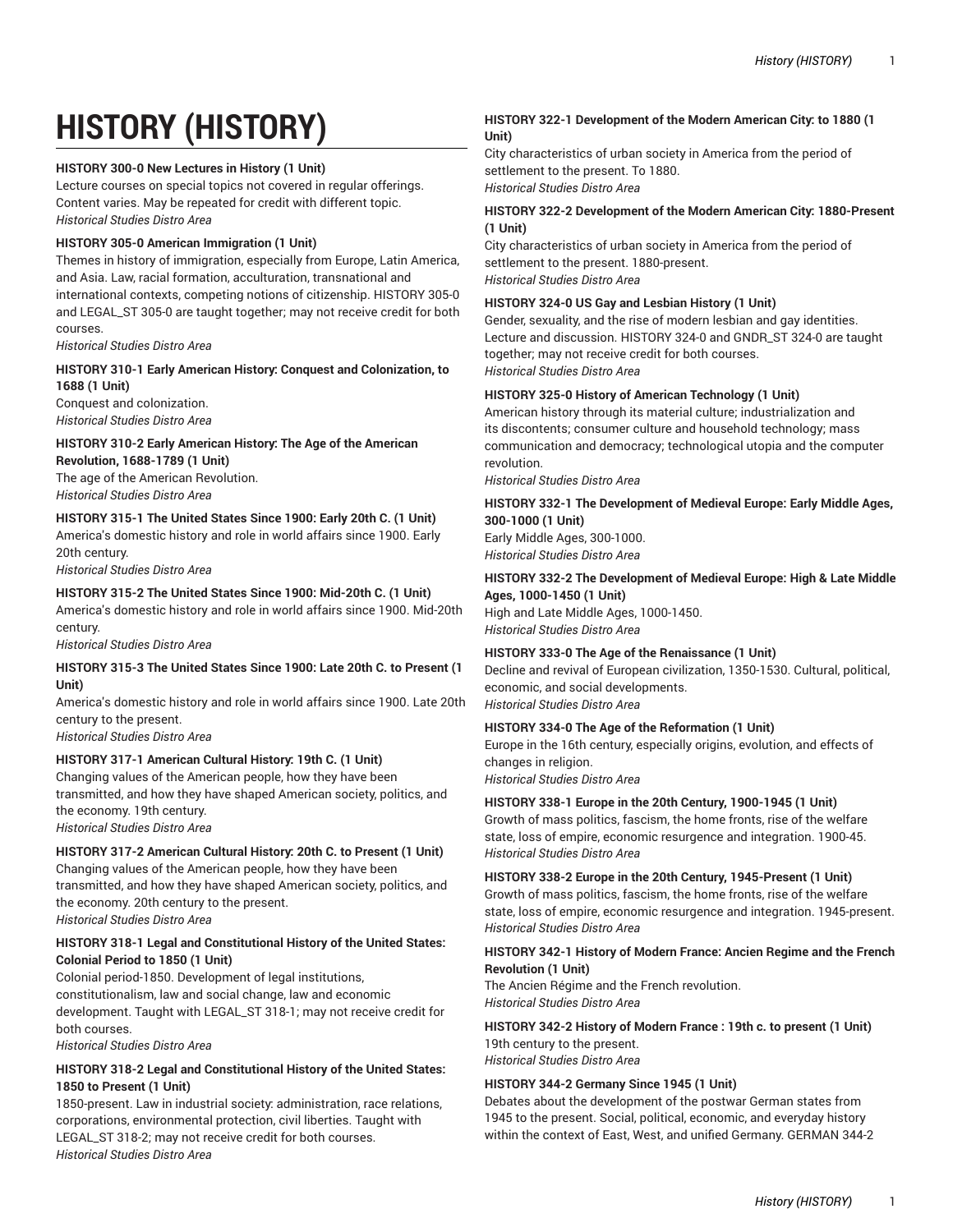and HISTORY 344-2 are taught together; may not receive credit for both courses.

*Historical Studies Distro Area*

#### **HISTORY 356-1 History of South Africa, Early Times to 1879 (1 Unit)**

From the African iron age to the establishment of the multinational gold mining industry, emphasizing the rise of African states and the contest for land with white settlers. *Historical Studies Distro Area*

#### **HISTORY 356-2 History of South Africa, 20th century (1 Unit)**

Emphasis on the 20th century, the rise of African nationalism, and the clash with the apartheid state. *Historical Studies Distro Area*

#### **HISTORY 357-0 East Africa (1 Unit)**

Selected topics in East African history. *Historical Studies Distro Area*

#### **HISTORY 362-1 Modern British History, 1688 - 1815 (1 Unit)**

Social, political, and institutional history, 1688-1815. *Historical Studies Distro Area*

# **HISTORY 362-2 Modern British History, 1780-1900 (1 Unit)**

The Victorians: liberalism, empire, and morality, 1780-1900. *Historical Studies Distro Area*

#### **HISTORY 362-3 Modern British History, 1900-present (1 Unit)** Empire to Cool Britannia, 1900-present.

*Historical Studies Distro Area*

#### **HISTORY 365-0 Revolutions in Medicine (1 Unit)**

Introduction to the history of medicine in the Americas from precontact to the present, with special focus on Latin America and the Caribbean in imperial, transnational, and global frameworks. *Historical Studies Distro Area*

#### **HISTORY 366-0 Race and Nation in the Independence Era (1 Unit)**

The process of Latin American independence, from the colonial background to 19th century insurgency wars, economic development, and nation formation, with emphasis on race and "the Indian question" in liberal thought.

*Historical Studies Distro Area*

#### **HISTORY 368-1 Revolution in 20th Century Latin America: Mexico and its Revolutions (1 Unit)**

Mexico and its revolutions. Mexican history, from the modernizing regime of Díaz, through the revolutionary upheaval and the consolidation of a new regime, to contemporary problems. *Historical Studies Distro Area*

#### **HISTORY 368-2 Revolution in 20th Century Latin America: Marxist Revolutions (1 Unit)**

Comparative study of the origins and aftermaths of major Marxist revolutions in Cuba and South and Central America. *Historical Studies Distro Area*

#### **HISTORY 381-1 History of Modern China: Late Imperial China, 1600-1911 (1 Unit)**

Survey of Chinese history from the rise of the last dynasty (the Qing) to the Revolution of 1911 and the inauguration of the Republic of China. Explores the transition from the "traditional" to the "modern" era and considers the transformation of social, economic, cultural, and international relations.

*Historical Studies Distro Area*

#### **HISTORY 381-2 History of Modern China: Twentieth-Century China, 1911-2000 (1 Unit)**

Survey of Chinese history from the Revolution of 1911 to the era of post-Mao reform. Course explores the political, social, cultural, and international challenges confronting China under the Republic of China (1912-1949) and the early People's Republic of China after 1949. *Historical Studies Distro Area*

#### **HISTORY 384-1 History of Modern Japan: The Modern State, 1860-1943 (1 Unit)**

Japan: the modern state, 1860-1943. *Historical Studies Distro Area*

#### **HISTORY 384-2 History of Modern Japan: War and postwar Japan, 1943 present (1 Unit)**

War and postwar Japan, 1943-present. *Historical Studies Distro Area*

#### **HISTORY 385-1 History of Modern South Asia, 1500-1800 (1 Unit)**

The early modern period, ca. 1500-1800: The Mughal Empire; the early phase of European trade and conquest in the subcontinent. *Historical Studies Distro Area*

# **HISTORY 385-2 History of Modern South Asia, ca. 1750-present (1 Unit)**

ca. 1750-present: The age of British colonial dominance; the politics of nation building and anticolonial resistance; independence, partition, and the postcolonial predicament.

*Historical Studies Distro Area*

#### **HISTORY 405-0 Seminar in Historical Analysis (1 Unit)**

Seminars focused on historical methodology. Precise topics vary, generally multi-regional/multi-period.

#### **HISTORY 410-1 General Field Seminar in American History (1 Unit)**

Field seminar designed to familiarize students with pivotal issues, interpretations, controversies, research techniques, and works in the field relating to the history and historiography of early America, from the early colonial period through the early United States.

#### **HISTORY 410-2 General Field Seminar in American History (1 Unit)**

Field seminar designed to familiarize students with pivotal issues, interpretations, controversies, research techniques, and works in the field relating to the history and historiography of the nineteenth-century United States.

#### **HISTORY 410-3 General Field Seminar in American History (1 Unit)**

Field seminar designed to familiarize students with pivotal issues, interpretations, controversies, research techniques, and works in the field relating to the history and historiography of twentieth- and twenty-first century United States.

#### **HISTORY 420-1 Field Seminar in Latin American History (Early Modern/ Colonial) (1 Unit)**

A graduate field seminar that covers different scholarly approaches to Latin America in the early modern (colonial) period.

#### **HISTORY 420-2 Field Seminar in Latin American History (19th and 20th Century) (1 Unit)**

A graduate field seminar that covers different scholarly approaches to Latin America in the modern period.

**HISTORY 430-1 Field Seminar in Medieval European History (1 Unit)** An introduction to key primary and secondary sources in the High and Later Middle Ages that highlights methodology and critical debates.

**HISTORY 430-2 Field Seminar in Early Modern European History (1 Unit)** Graduate student field seminar in early modern European history.

**HISTORY 430-3 Field Seminar in Modern European History (1 Unit)** Graduate student field seminar in modern European history.

**HISTORY 443-1 Literature of Early Modern English Hist (1 Unit)**